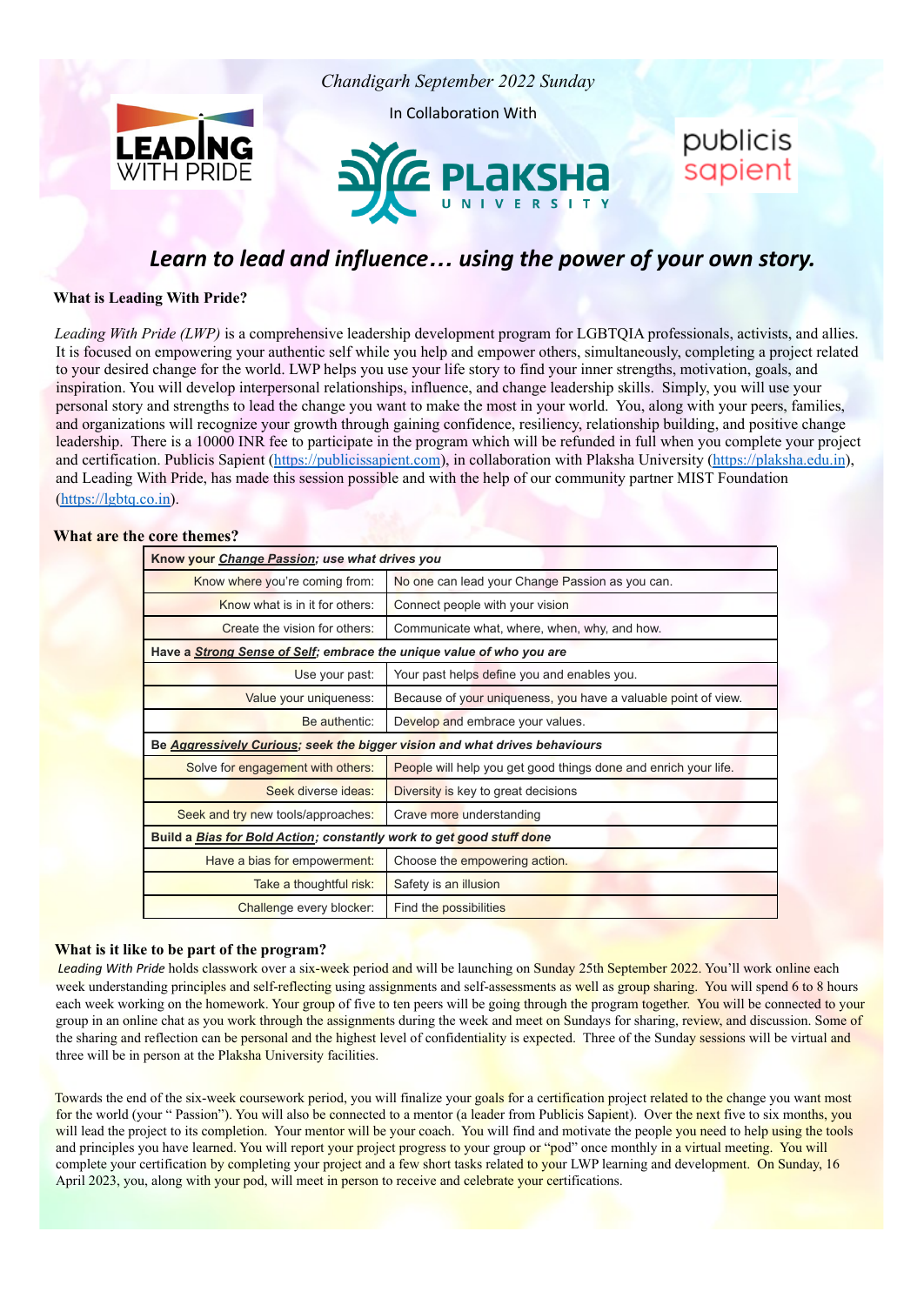#### **What must I do to participate:**

- 1. *Complete the short application* at *leadingwithpride.com*. In the application, you will be expected to tell us about what you want to change most in the world and a little bit about yourself. We also ask for your social media links and contact information. Once we get this information, we will work with you to answer your questions and get you set up for success in the program. You are expected to deposit your 10000 INR fee in this step. (Note: there are a very limited number of opportunities for individuals who struggle to pay the 10000 INR to receive loans. There are additional forms and process steps to qualify for this program. Participants are highly encouraged to self-fund through their own resources or with the help of friends and family.)
- 2. You will be sent an email notifying you that you have been accepted and can return to the website to *complete an online profile.* In the profile, you will need to provide some additional information about yourself and provide us with the contact information for a person that will assess your progress. We will call them "your assessor". This should be a person that knows you are taking this program and can fill out a short survey about your leadership skills. They can be a supervisor, friend or another associate that sees or talks with you often enough to see how you act. We use this information to objectively measure the effectiveness of the program. We will send them (and you) a survey three times; when you start the program, when you complete the coursework, and just before your certification. You should feel comfortable following up with them to ensure they have completed their survey at the correct time. Check our website for additional information on the assessor role.
- 3. After completing your profile, you can *begin the coursework* using the website tools and modules. You will be given four to six modules each week that you will need to complete prior to the **Sunday session**. Plan on six to eight hours of dedicated time and focus on completing your coursework each week. Coursework will involve reading in-depth material, watching videos, and completing quizzes and exercises, some of which will ask you to reflect on your life experiences. The work is designed to be intensive and cover a lot of important, sometimes new, and complex topics. You will need to plan time each day to work on completing the content and assignments.
- 4. In addition to the coursework, your group will meet each **Sunday. The Virtual Sunday sessions (using zoom) will start at 9:00 a.m. and finish by 5:30 p.m. with a two-hour break for Lunch. The in-person session will be at the Plaksha University** Facilities starting at 9:00 a.m. and ending at 6:00 p.m. Lunch will be provided. You are required to **attend six sessions** fully prepared. Virtual sessions must be attended from a quiet, private place with strong and stable internet.
- 5. After the coursework has been completed, you will *focus on your project* work. Your mentor will coach you and the Leading With Pride staff will be available to provide additional guidance and help resolve problems. Once each month, there will be an online meeting with your group where you will report progress on your project. Additionally, you will be connected to people that have completed the Leading With Pride program and you can also reach out to them for ideas and support.
- 6. At the end of the project period, you will be expected to *complete your certification* by showing evidence of your project completion as well as some simple examples of how you have applied what you learned. The certification celebration in October is planned to be in person at the Plaksha University facility.

## **What is the workshop schedule?**

| <b>Plaksha University Publicis Sapient Batch September- November 2022</b> |                                                            |                                    |  |
|---------------------------------------------------------------------------|------------------------------------------------------------|------------------------------------|--|
| <b>Batch starts</b>                                                       |                                                            | Sunday, 25 <sup>th</sup> September |  |
| Virtual Launch                                                            | 6:00 p.m. to 8:00 p.m.                                     | Sunday, 25 September               |  |
|                                                                           | Gandhi Jayanti                                             |                                    |  |
| Virtual Sharing Session                                                   | $9:00$ a.m. to 12:00 noon<br>$2:00$ p.m. to 5:30 p.m.      | Sunday, October 09                 |  |
| Virtual Sharing Session                                                   | 9:00 a.m. to $12:00$ noon<br>2:00 p.m. to 5:30 p.m.        | Sunday, October 16                 |  |
| Virtual Sharing Session                                                   | 9:00 a.m. to $12:00$ noon<br>2:00 p.m. to 5:30 p.m.        | Sunday, October 23                 |  |
| <b>In-person Sharing Session</b>                                          | 9:00 a.m. to 6:00 p.m.<br><b>Lunch Provided</b>            | <b>Sunday, October 30</b>          |  |
| <b>In-person Sharing Session</b>                                          | 9:00 a.m. to 6:00 p.m.<br><b>Lunch Provided</b>            | <b>Sunday, November 06</b>         |  |
| <b>In-person Sharing Session</b>                                          | 9:00 a.m. to 8:00 p.m.<br><b>Lunch and Dinner Provided</b> | <b>Sunday, November 13</b>         |  |